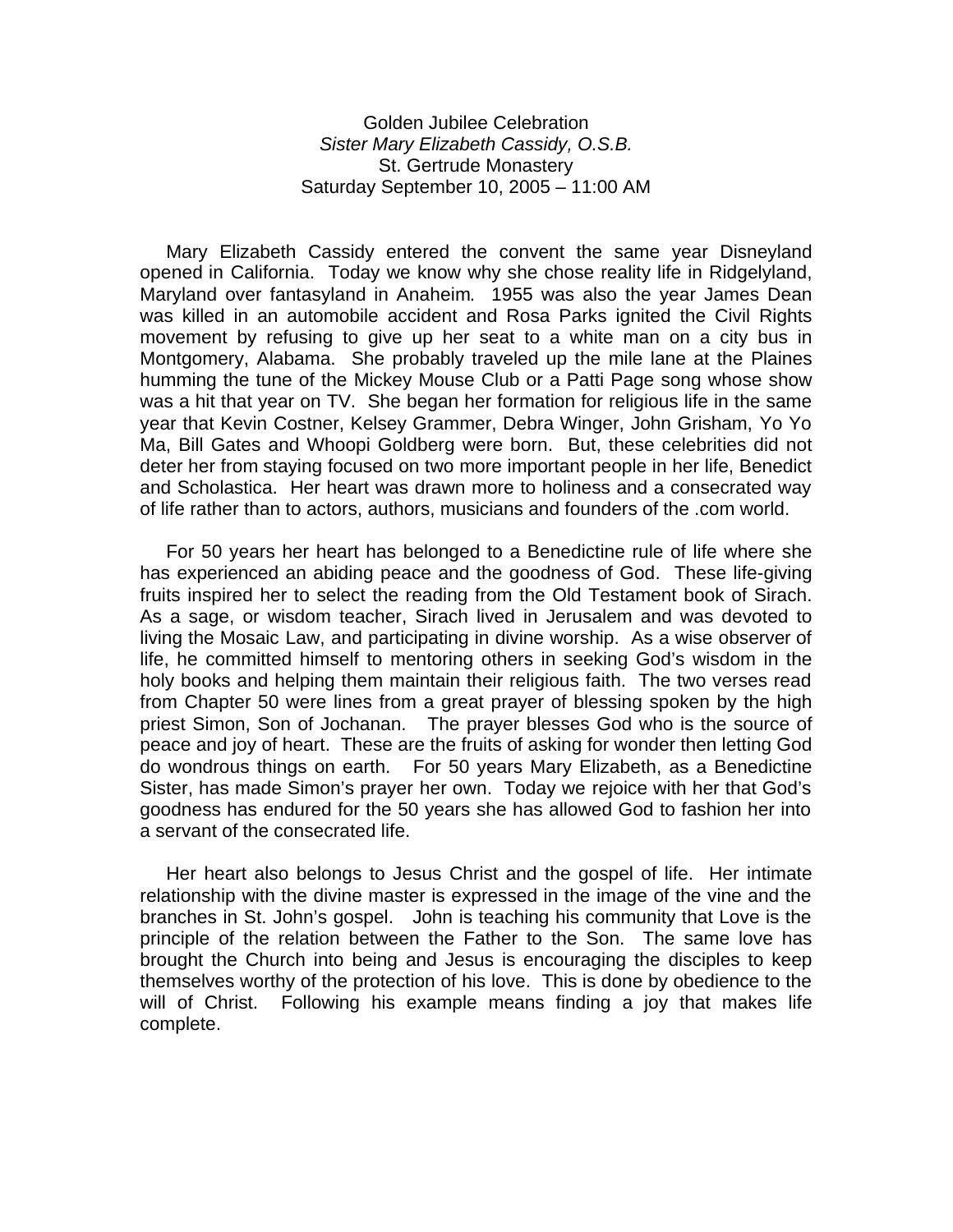This is a message in conflict with a culture that markets control over obedience. Anyone who stands against the culture is labeled "counter-cultural." Mary Elizabeth Cassidy is counter-cultural. So is the Benedictine tradition of peace and justice in a culture that feeds on restlessness and greed.

 This disparity between the religious and secular worlds reframes the vocational question from, is God calling you to religious life to, how is God calling you to be counter-cultural as a woman religious? How is God calling you to be different from all those who only seek to conform, to fit in, to be accepted? How is God calling you to be unique, to write your own label for life and not just wear one that says, "Made in China, or the Philippines."

 For fifty years Sr. Mary Elizabeth has worn a label that says, "Made by God and fashioned by Jesus Christ." She has touched far more lives with this label then being fashioned by labels that read, Gucci, Christian Dior, Saks, Bloomingdales, etc.

 The essayist John Rosten writes: "The function of life is not to be happy; the function of life is to matter --- to have it make a difference that you lived at all." The Sufi masters tell a story that helps to clarify this call to make a difference.

Once upon a time --- among an ancient people --- an only child of a family of thread makers was orphaned. Wandering nomad weavers took the boy into their tribe for awhile but, for lack of means, eventually had to sell him as an apprentice to a family of shipbuilders. In their situation, the shipbuilders trained him to make masts. Mastmaking was a good trade, in great demand in this sailing town.

The young man liked the work; but years later, while on a business voyage for the mastmakers, this same young man --- once an orphaned spinner, once an abandoned weaver and now a satisfied mastmaker – was shipwrecked on a primitive island.

And in this place the people lived in wait for the fulfillment of a promise that God would some day send a foreigner who would help them save their religious treasures from ruin by the hostile environment. All other foreigners were to be rejected.

"Are you the one for whom we wait? Are you the one who will save our religious treasure?" they asked.

At that very moment the young man understood both his past and his future. He took the memory of his experience as a spinner of thread and made rope; he took the memory of his experience as a weaver and made cloth; he took the memory of his experience as a mastmaker and made long, strong, poles. And